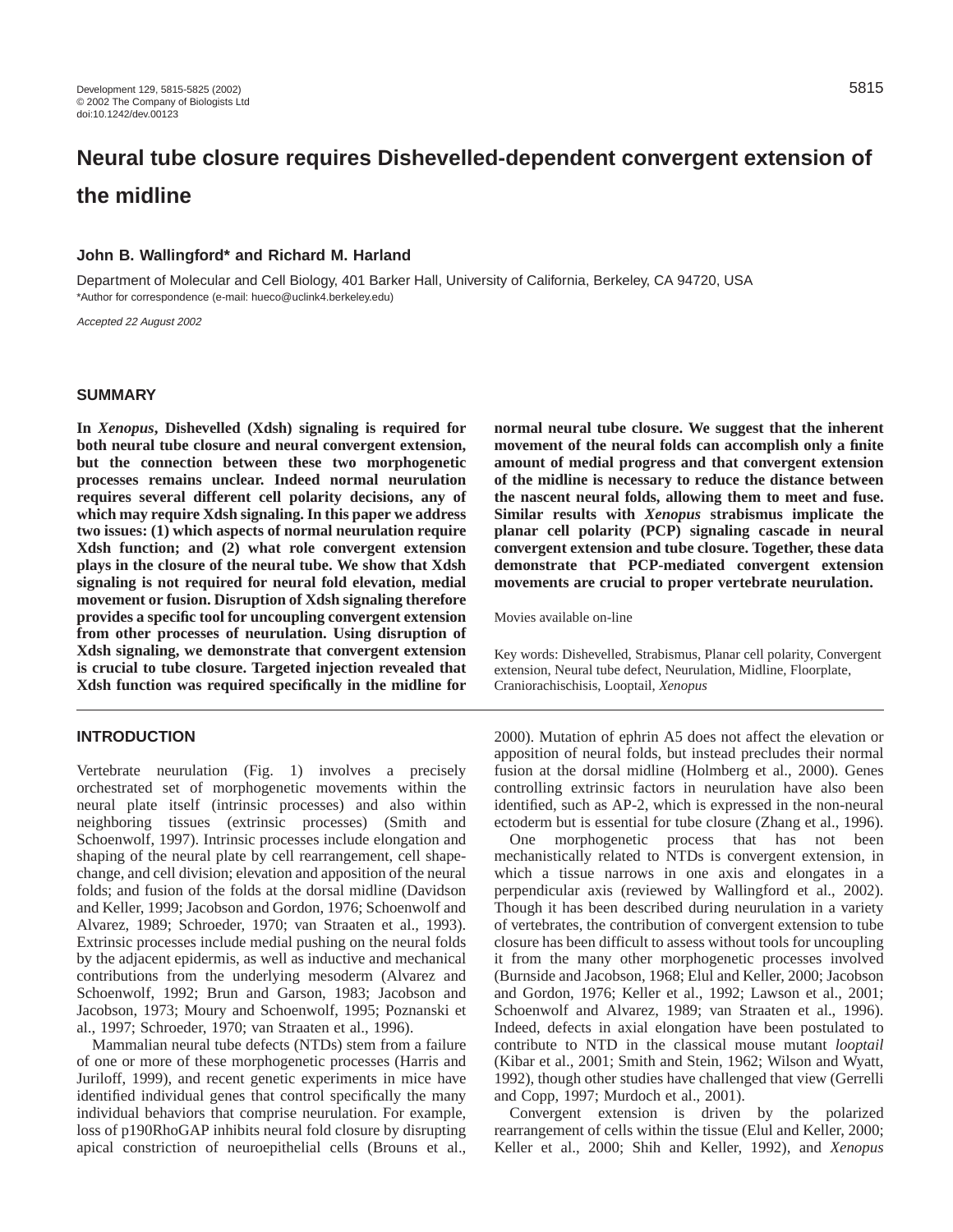Dishevelled (Xdsh) controls this polarity via a vertebrate cognate of the planar cell polarity (PCP) cascade (Tada and Smith, 2000; Wallingford et al., 2000). In our previous work, we showed that disruption of Xdsh signaling results in a failure of both neural convergent extension and neural tube closure (Wallingford and Harland, 2001).

These results suggest the possibility that PCP-mediated convergent extension is directly required for neural tube closure. But without a mechanistic analysis, it remains equally possible that Xdsh controls other important movements during neurulation. Indeed, each of the many processes comprising neurulation requires coordinated cell polarity (Fig. 1), and PCP



**Fig. 1.** The morphogenetic processes involved in *Xenopus* neurulation. All of the behaviors shown require proper establishment of either apicobasal or mediolateral cell polarity. During early neurulation, the neuroepithelium thickens apicobasally while convergent extension movements shape the neural plate. At midneurulation, convergent extension continues, while apical wedging initiates in the neuroepithelium, elevating the folds. Medially directed movement of the epidermis also begins. At late neurula stages, the neural fold fuse dorsally and convergent extension of the dorsal neural tissues shapes the neural tube. Neuroepithelium, blue; dorsal neural tissue and neural crest, yellow; epidermis, light blue; notochord, red. Adapted from Davidson and Keller (Davidson and Keller, 1999).

signaling components have been implicated in establishing both planar and apicobasal cell polarity in a wide variety of tissues and animals (Bellaiche et al., 2001; Marsden and DeSimone, 2001; Sun et al., 2001; Theisen et al., 1994; Wiggan and Hamel, 2002).

In light of the previous work, two questions need to be addressed. First, which processes of neurulation require Xdsh signaling? Second, does convergent extension directly contribute to neural tube closure? In this paper, we show that Xdsh signaling is dispensable for the elevation, medial movement and fusion of the neural folds, but time-lapse analysis revealed a strict correlation between convergent extension and neural tube closure. The results here demonstrate that midline convergent extension is a crucial component of normal vertebrate neurulation, narrowing the distance between the neural folds, allowing them to meet and fuse. In light of the severe NTDs of Dishevelled mutant mice (Hamblet et al., 2002), our results may provide important insights into the pathology of specific human neural tube defects.

## **MATERIALS AND METHODS**

#### **Embryos, in situ hybridization, microinjection and constructs**

Female adult *Xenopus laevis* were ovulated by injection of human chorionic gonadotropin and eggs were fertilized in vitro and dejellied in 3% cysteine (pH 7.9) and subsequently reared in 1/3×MMR. Embryos were staged according to Nieuwkoop and Faber (Nieuwkoop and Faber, 1994).

For microinjections, embryos were placed in a solution of 2.5% Ficoll in 1/3×MMR, and injected using forceps and an Oxford universal micromanipulator, then reared in Ficoll  $+1/3\times MMR$  to stage 9 then washed and reared in 1/3×MMR alone. Xdd1 and Xdsh-D2 were injected at 1 ng per blastomere. XStbm was injected at 1.25 ng per blastomere.

Embryo culture, solutions, in vitro transcription, and in situ hybridization were as previously described; some embryos were dehydrated and cleared (Sive et al., 2000).

Constructs used were: Xdsh-∆PDZ/D2 (Xdsh-D2) (Rothbächer et al., 2000), Xdd1 (Sokol, 1996), XStbm (Darken et al., 2002), Xash-3 (Zimmerman et al., 1993), Xpax-3 (Bang et al., 1999), Xnetrin (de la Torre et al., 1997), Sox-2 (Mizuseki et al., 1998) and Xfd12 (Solter et al., 1999).

#### **Time-lapse microscopy and morphometric analysis**

For time-lapse, embryos were devitellinated with forceps and placed in wells of modeling clay in 1/3×MMR. Images were collected on a Zeiss SV6 stereoscope using a Zeiss Axiocam. Images were collected every 2 minutes, and embryos were manipulated manually with a hairloop to maintain the proper viewing angle. Time-lapse stacks were assembled and viewed in NIH Image. LWR (length/width ratio) measurements (Fig. 5) were made at various stages by tracing embryos in NIH Image and calculating major and minor axes of the best-fitting ellipse of the trace. Rates of neural tube closure (Fig. 4) were estimated by tracing the edges of the neural folds in time-lapse movies and calculating the minor axis of the best-fitting ellipse of that trace. To confirm that this estimation was accurate, the distance between the apices of the neural folds from fixed specimens was measured directly from confocal sections at stages 16 and 17. Rates of fold apposition obtained from the fixed material paralleled that obtained from the time-lapse (not shown).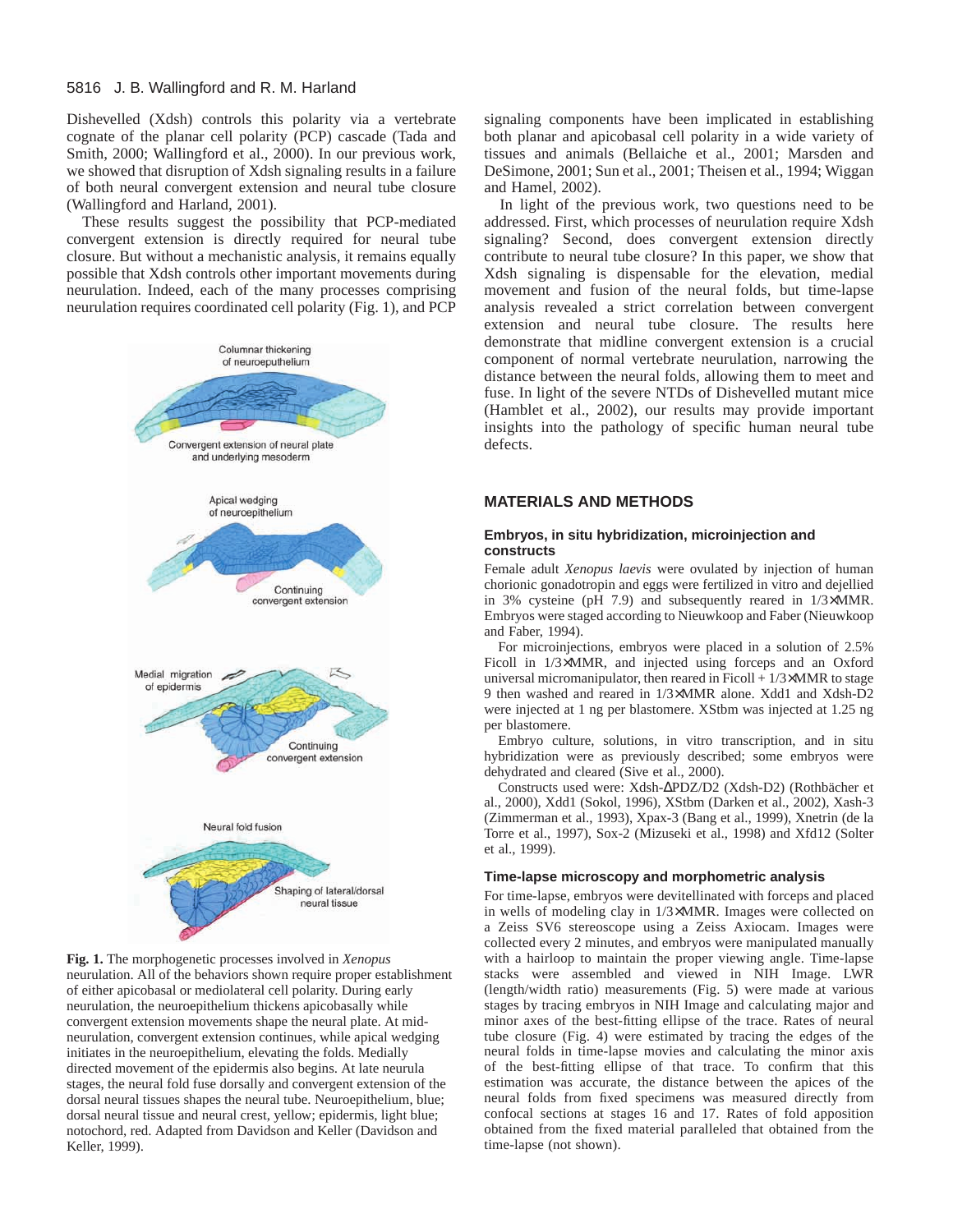#### **Confocal microscopy**

Embryos were fixed in MEMFA overnight, washed in PBS, dehydrated overnight in methanol at 4°C, and rehydrated in PBS + 0.1% Tween-20. Embryos were then bisected transversely using forceps and a fragment of razor blade. These 'half-mounts' were then redehydrated in an ethanol series and cleared for confocal viewing in 2:1 benzyl benzoate:benzyl alcohol. Images were collected on an inverted Zeiss 410 confocal microscope using an HQ long-pass 580 emission filter (Chroma).

# **RESULTS**

## **Inhibition of Xdsh function results in neural tube (NT) closure defects**

Deletion mutants of Xdsh allow the signaling properties of the protein to be uncoupled. For example, the Xdd1 mutant disrupts both canonical Wnt and PCP signaling pathways in *Xenopus*, while Xdsh-D2 disrupts only PCP signaling and is fully functional for canonical Wnt signaling (Rothbächer et al., 2000; Sokol, 1996; Wallingford et al., 2000). Injection of 1 ng of either of Xdd1 or Xdsh-D2 mRNA elicited an open neural tube phenotype in roughly 50% of embryos (Fig. 2), while the remainder had normally closed neural tubes. In most cases, only a region of the neural tube remained open, with properly closed regions of neural tube anterior and/or posterior to the defect (Fig. 2C-E). In severe cases, the entire neural tube remained open (Fig. 2F). Increasing doses of mutant Xdsh mRNA had more severe effects at a higher frequency (not shown). Disruptions of other PCP genes, such as *Strabismus*, elicit similar neural tube closure defects (Darken et al., 2002; Goto and Keller, 2002).



**Fig. 2.** Expression of mutant Xdsh elicits NT closure defects. (A,B) Control embryos at stage 22 have closed neural tubes. (C) An embryo expressing Xdd1 with an open neural tube. (D) Another embryo expressing Xdd1 with a milder open NT defect. NT is closed normally anterior and posterior to the NT defect. (E) An embryo expressing Xdsh-D2 displaying an NT defect. (E) Another Xdsh-D2 expressing embryo with a severe NT defect in which the entire length of the NT has failed to close.

## **Mutant Xdsh does not inhibit neural fold elevation**

Confocal optical sections revealed the subtle nascent neural folds of stage 16 embryos (Fig. 3A, arrows). As neurulation proceeded, the folds became more pronounced and moved medially (Fig. 3D). In embryos expressing Xdd1, subtle neural folds were also apparent by stage 16, but these folds were displaced laterally when compared with controls (Fig. 3B,C). As in controls, neural folds in Xdd1-expressing embryos were more pronounced at stage 17 (Fig. 3E,F).

In many Xdd1-expressing embryos, the midline tissues appeared somewhat disorganized at stage 16 with less clearly defined boundaries between notochord, somites and neural plate when compared with controls. At stage 17, the tissues were more distinct (Fig. 3B,C). In some embryos, the open neural tube was associated with a severely broadened notochord (Fig. 3F). However, in other embryos, open neural tubes were associated with a normal notochord, suggesting that the defect in neural tube closure lies within the neural tissue (Fig. 3E).

## **Xdsh function is not required for medial movement of the neural folds**

To better understand the nature of the neural tube defects elicited by mutant Xdsh, we made time-lapse movies of neurulating embryos (see movies at <http://dev.biologists.org/> supplemental). At the doses used here, expression of Xdd1 inhibits neural tube closure in approximately 50% of embryos. We refer to Xdd1-injected embryos which will eventually exhibit an open neural tube defect as 'open-NT' embryos, and embryos which will eventually close their neural tube as 'closed-NT' embryos. Xdd1 closed-NT embryos serve as a useful control group for identifying aspects of morphogenesis which are associated with successful versus failed NT closure.

In control uninjected embryos, neural folds were evident by stage 16 and the folds moved steadily toward the midline, meeting and fusing at stage 20 (Movie 1 at [http://dev.biologists.org/supplemental;](http://dev.biologists.org/supplemental) Fig. 4A, part a′, 4E). The folds of closed-NT embryos were also evident at stage 16 and like the controls, closed-NT embryos displayed a steady movement of the neural folds toward the midline followed by fold fusion (Fig. 4B, part b′, 4E). There was often a brief delay in the timing of neural tube closure in closed-NT embryos (Movie 1 at [http://dev.biologists.org/supplemental;](http://dev.biologists.org/supplemental) Fig. 4E).

Surprisingly, Xdd1-injected open-NT embryos also formed pronounced neural folds at stage 16 and these folds moved steadily toward the dorsal midline as neurulation proceeded (Movie 1 at [http://dev.biologists.org/supplemental;](http://dev.biologists.org/supplemental) Fig. 4C,D,F). Similar results were obtained from movies of embryos expressing Xdsh-D2 (Movie 2 at <http://dev.biologists.org/> supplemental). The distance traveled by the folds of open-NT embryos between stage 16 and 20 was comparable with the distance traveled in the same period by folds of closed-NT or control embryos (Fig. 4E,F), suggesting that Xdsh function is not required for the movement of neural folds toward the midline. In fact, the rate at which neural folds approached one another during mid- and late-neurulation was marginally faster in the open-NT embryos than in wild-type or closed-NT embryos (Fig. 4G).

The crucial difference observed between open-NT embryos and control embryos was the initial distance separating the forming folds at stage 16. The width between the nascent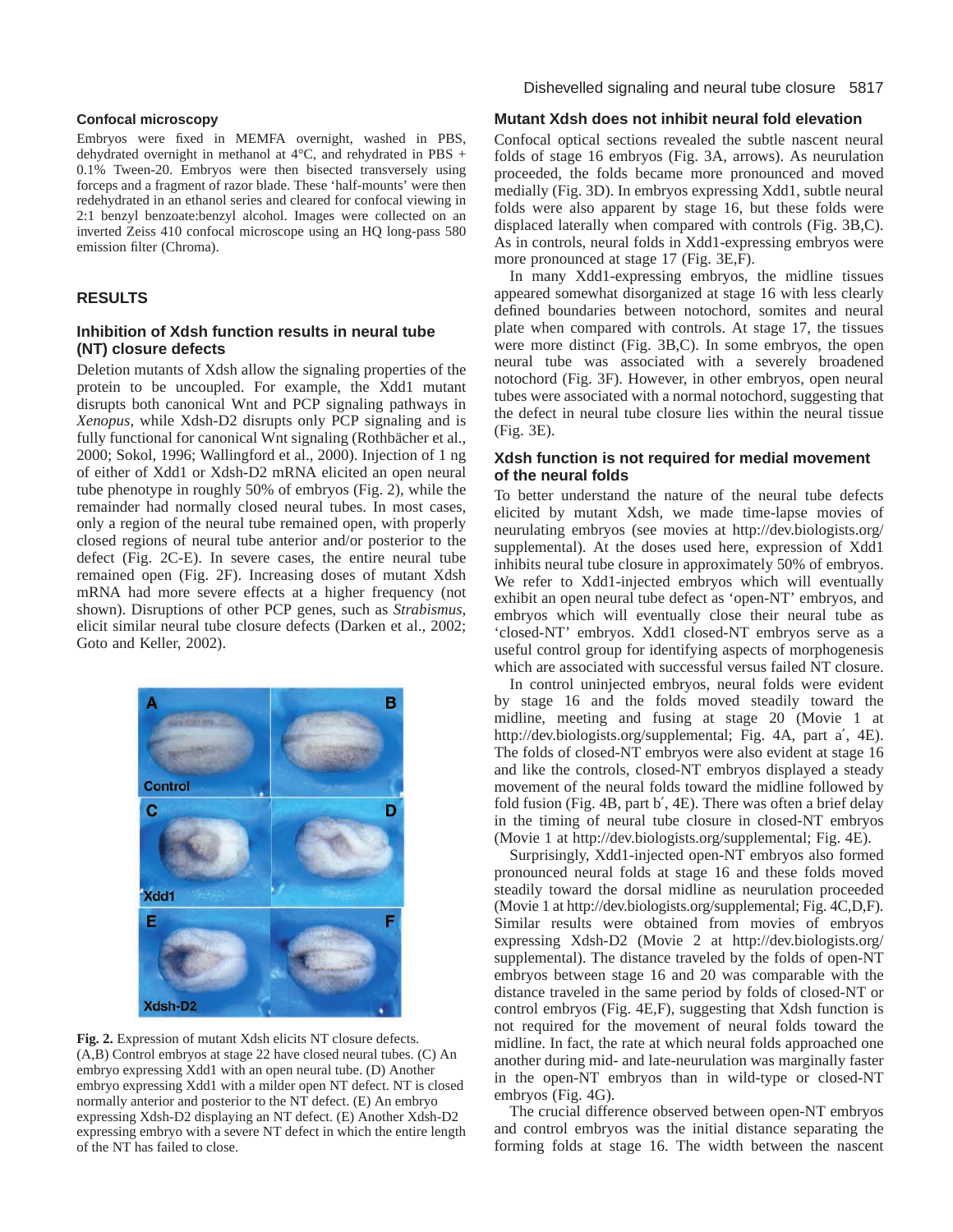

neural folds was considerably greater in open-NT embryos than in control embryos (Fig. 4A-D), and throughout neurulation, folds of open-NT embryos remained substantially farther apart than folds of control embryos (Fig. 4F).

Finally, the dorsal epidermis has been implicated in generating force for the apposition of the neural folds. Our time-lapse analysis revealed no defect in the medial movement of the dorsal epidermis in Xdd1-injected embryos. Dorsal superficial cells can be seen actively and robustly moving medially in both control embryos (Movie 3 at [http://dev.biologists.org/supplemental\)](http://dev.biologists.org/supplemental) and open-NT embryos (Movie 4 at [http://dev.biologists.org/supplemental\).](http://dev.biologists.org/supplemental) 

### **Failure of neural tube closure accompanies failure of convergent extension**

In our time-lapse movies of neurulation, we noticed a strong correlation between the degree of axis elongation and the severity of the neural tube defect. For example, Xdd1 closed-NT embryos elongated substantially between stage 16 and stage 20 (Fig. 4B, part b′), while embryos with severely open NTs elongated negligibly during the same period (Fig. 4D, part d′). Interestingly, embryos with smaller regions of open neural tube elongated to an intermediate degree (Fig. 4C, part c′). Because there is no increase in mass in early amphibian development, elongation of the AP axis is directly linked to mediolateral narrowing. We therefore quantified overall embryonic convergent extension by measuring the length-towidth ratio (LWR) of embryos, and this analysis confirmed a correlation between LWR and neural tube closure (Fig. 4H).

To further investigate this correlation, we made time-lapse movies of wild-type and Xdd1-injected embryos from early gastrulation until the end of neurulation and compiled the LWR data from several movies (Movie 5 at <http://dev.biologists.org/> supplemental; Fig. 5). In normal embryos, a very dramatic increase in LWR was observed at the onset of neurulation (Fig. 5B). Control embryos then underwent steady convergent extension, increasing their LWR consistently throughout the neurula stages (Fig. 5B).

**Fig. 3.** Transverse optical sections of NT defects. (A) Control embryo at stage 16. (B,C) Xdd1-injected embryos at stage 16. (D) Control embryo at stage 17. (E,F) Xdd1-injected embryos at stage 17. Arrows indicate neural folds in all panels. Note that at each stage, neural folds in Xdd1-injected embryos are wider than controls at the same stage. Midline tissues are less organized in Xdd1-injected embryos at stage 16, though organization is better at stage 17. In many embryos, a prominent bulge was observed in the midline of the open neural plate (Fig. 3F). Although thinning of the neural plate has been suggested to contribute to tube closure (Poznanski et al., 1997), because it was not consistently observed (Fig. 3E), this midline bulge of the neuroepithelium cannot be the primary cause of the open NT phenotype in Xdd1 injected embryos.

In Xdd1-injected embryos which would eventually close their neural tubes, a very similar pattern was observed except that by mid- to late-neurula stages, a mild defect in the overall elongation of the axis became apparent in closed-NT embryos (Fig. 5B). This mild defect in elongation probably accounts for the delay in closure observed in these embryos (Movies 1, 5 at [http://dev.biologists.org/supplemental\).](http://dev.biologists.org/supplemental) A delay in tube closure is also observed in mice lacking one copy of the PCP gene *Strabismus* (Copp et al., 1994).

In Xdd1-injected open-NT embryos, a severe deficiency in LWR was apparent by the early neurula stages (Movie 5 at [http://dev.biologists.org/supplemental;](http://dev.biologists.org/supplemental) Fig. 5C). This defect became progressively more severe during neurulation. Xdd1 injected open-NT embryos failed to elongate steadily, and periods with no elongation were often observed at midneurulation and again at the end of neurulation. Similar defects in axis elongation were observed in movies of Xdsh-D2 expressing embryos (Movie 2 at <http://dev.biologists.org/> supplemental).

Finally, we observed an overall acceleration in the rate of elongation during neurula stages in control embryos (Fig. 5D). Closed-NT embryos also displayed this continuing increase in rate of elongation, while open-NT embryos did not (Fig. 5D).

#### **Neural tube closure requires Xdsh function in the midline, but not in the lateral/dorsal neural tube**

The neural plate is patterned along its mediolateral axis, and as a result of neurulation this mediolateral pattern becomes the dorsoventral pattern within the neural tube; the medial neural plate becomes the ventral neural tube, while the lateral neural plate becomes the dorsal neural tube (Bronner-Fraser and Fraser, 1997). To define the regions of the neural plate in which Xdsh is required for tube closure, we performed targeted injections of Xdsh mutants (Fig. 6A,B). At the 16-cell stage, injection into medial animal blastomeres targets expression to the ventral/medial neural tissue and to the notochord, while injection into the lateral animal blastomeres targets expression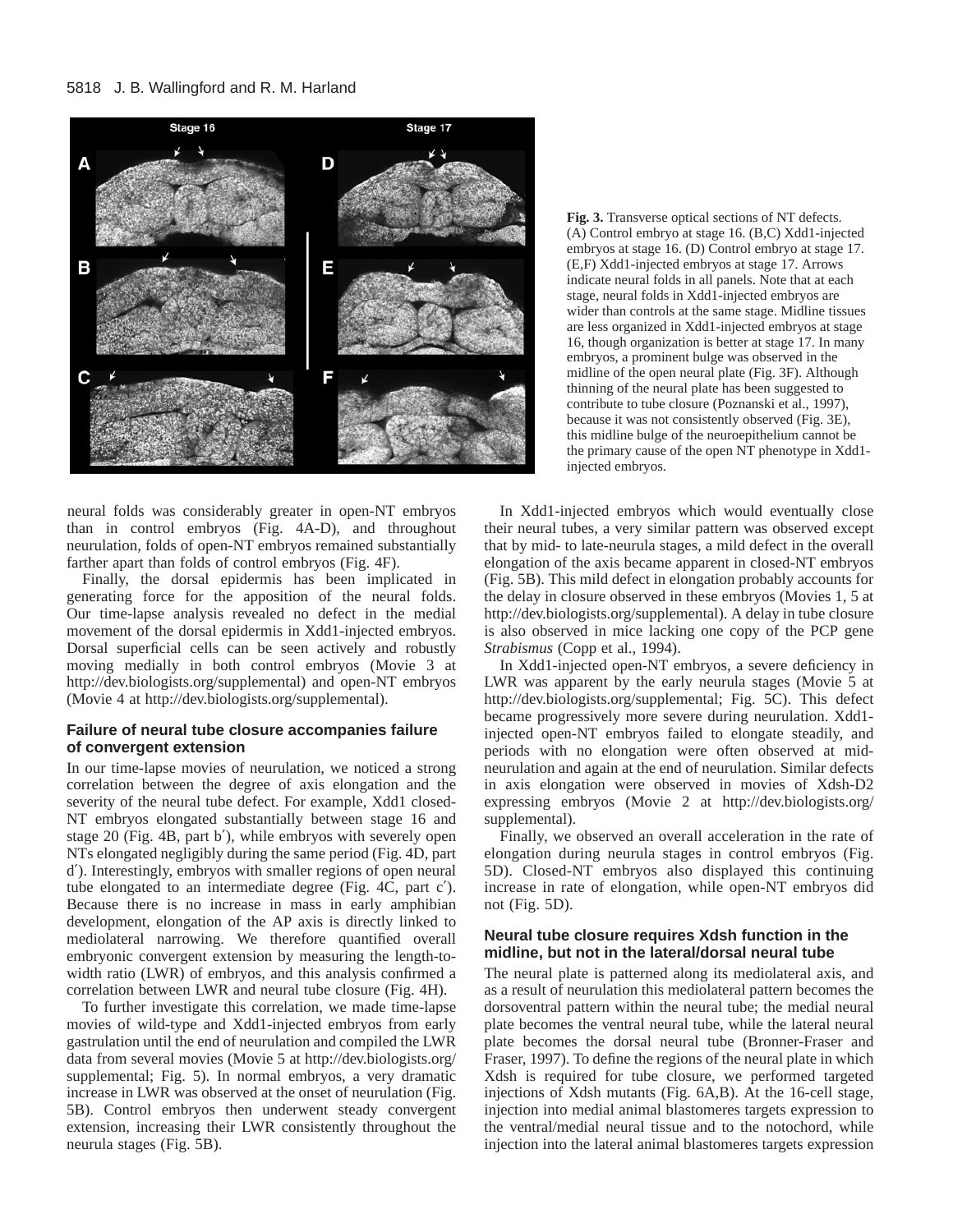

**Fig. 4.** Neural fold apposition in Xdd1 expressing embryos. See also Movies 1-4 at <http://dev.biologists.org/supplemental/>(A) Control embryo at stage 16. (B) Xdd1-injected closed-NT embryo at stage 16. (C,D) Xdd1-injected open-NT embryos at stage 16. (a′-d′). Same embryos as in A-D shown at stage 23. (E) Plot of average distance between neural folds for control and Xdd1 closed-NT embryos. (F) Plot of average distance between neural folds for control and Xdd1 open-NT embryos. (G) Plot of rate of neural fold apposition (change in average distance between neural folds/time) for control, closed-NT, and open-NT embryos at mid- and late-neurula stages. Data shown in E-G are mean±s.d. from six different movies on different days (control *n*=9; open-NT *n*=15; closed NT *n*=9). (H) Plot of LWR of the AP axis of each embryo in A-D; there is a strong correlation between axis elongation and success of NT closure.

to the dorsolateral neural tissue and to the dorsal epidermis (Hirose and Jacobson, 1979).

Because Xdsh-D2 is fused to GFP, the location of cells expressing the construct can be followed. To confirm the proper targeting of injections, embryos were examined at the early neural plate stage. In medially injected embryos, GFP-positive cells were present in a single stripe in the dorsal midline (Fig. 6C). In laterally injected embryos, two distinct domains of GFP-positive cells were observed at the lateral borders of the neural plate, where the neural folds are forming (Fig. 6D).

## Dishevelled signaling and neural tube closure 5819

Open neural tubes were only observed in medially injected embryos (Fig. 6E) where GFPpositive cells could be seen at the floor of the open neural tube (Fig. 6e′). In laterally injected embryos, neural tubes were closed (Fig. 6F) and GFP-positive cells could be observed in the dorsal neural tube and epidermis (Fig. 6f′). Like Xdsh-D2, Xdd1 was also found to elicit neural tube closure defects when targeted medially, but not when targeted laterally (not shown). Consistent with our time-lapse data, this result indicates that Xdsh function is not required in the forming or fusing neural folds or in the medially moving dorsal epidermis. These data suggest that for neural tube closure, Xdsh function and convergent extension are required only in the midline.

# **Defective midline neural convergent extension is evident at gastrula stages in Xdd1-injected embryos**

To further characterize the convergent extension defects in the neural midline of Xdd1-injected embryos, we examined the morphology of the ventral/medial neural tissue with molecular markers. During gastrula stages, Xfd12 is expressed in ventral/medial neural precursors (Solter et al., 1999). During early gastrulation, robust convergent extension reorganizes the neural plate (Keller et al., 1992), and these movements are very closely paralleled by the expression pattern of Xfd12 (Fetka et al., 2000). At early gastrula, both control and Xdd1-injected embryos express similar levels of Xfd12 in a broad, dorsal arc. No difference in the Xfd12 expression pattern was observed between control and Xdd1-injected embryos at this stage (Fig. 7A,B). By mid-gastrulation, the Xfd12 expression pattern in control embryos had undergone dramatic convergent extension (Fig. 7C). However, in Xdd1-expressing embryos Xfd12 still marked a short, wide arc reminiscent of its earlier expression pattern (Fig. 7D), indicating a failure of convergent extension in the midline.

We examined the medial/ventral limit of the neural plate at neurula stages by in situ hybridization for Xnetrin, which marked a thin line along the length of the neuraxis of control embryos at mid- and late neurula stages (Fig. 7E,G). In Xdd1-injected embryos, the Xnetrin staining pattern was extremely broad and significantly shortened (Fig. 7F,H). In many cases, regions in the center of the Xnetrin domain failed to stain (Fig. 7F,

green arrow), suggesting some disruption of ventral neural cell fates in these regions. This disruption was confirmed by expression of the midline marker Sonic Hedgehog (SHH; Fig. 7I). In Xdd1-injected embryos, SHH expression was abnormally broad, and in some embryos SHH expression was lost in certain regions (Fig. 7J, green arrow).

Although failure of floorplate convergent extension always accompanied the open-NT phenotype, disorganization of floorplate marker expression was inconsistently observed in open-NT embryos (Fig. 7, green arrows). Likewise, the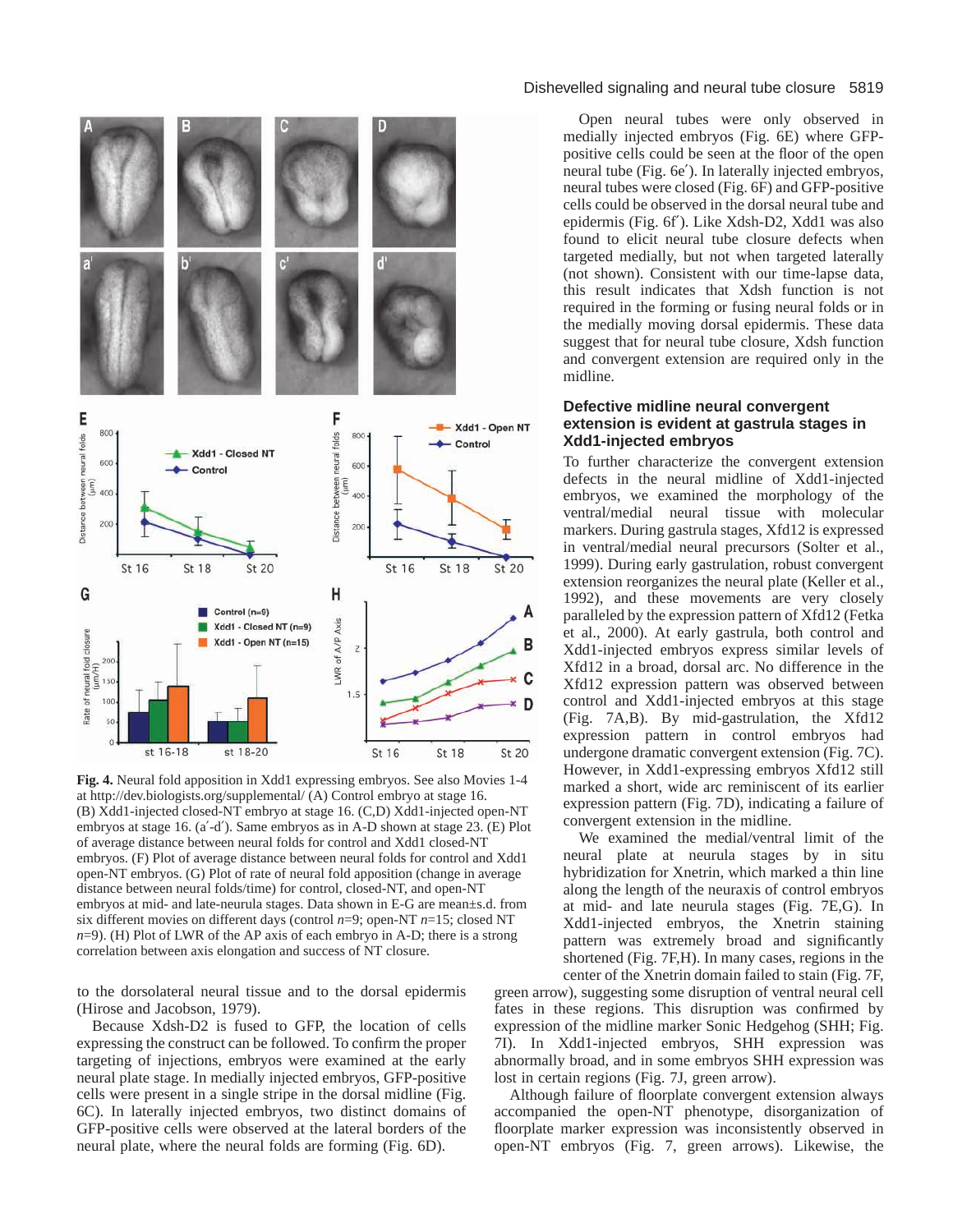

**Fig. 5.** Failure of NT closure correlates with defective convergent extension of the embryo. (A) Individual images from time-lapse movies of neurulation showing control, closed-NT and open-NT embryos at stages 11.5, 14, 16, 18 and 22 (first panel shows vegetal view; all subsequent panels show dorsal view). (B) Plot of LWR of AP axis for control and Xdd1 closed-NT embryos. (C) Plot of LWR of AP axis for control and Xdd1 open-NT embryos. Data for B,C are mean LWR±s.d. (control *n*=16 embryos, eight movies; closed-NT *n*=10 embryos, six movies; open-NT  $n=22$  embryos, seven movies; data points are for stages 10.5, 11, 12.5 and 13-20). (D) Rate of axis elongation (change in LWR/time) for control, closed-NT and open-NT embryos during early (white bars), middle (gray bars) and late neurulation (black bars). See also Movie 5 at<http://dev.biologists.org/supplemental/>

expanded floorplate did not necessarily occupy the entire open-NT region (Fig. 7, red arrows).

## **Xdd1 inhibits the elongation and narrowing of the neural plate at all dorsoventral levels**

For normal neural tube closure, Xdsh signaling is not required in dorsolateral neural tissue (Fig. 6). However, convergent extension does occur in the lateral regions of the neural plate (Keller et al., 1992), and we examined the requirement for Xdsh in convergent extension movements of these regions of the neural plate.

We examined morphology of the lateral/dorsal neural plate by in situ hybridization to Xpax3. At mid-neurula stages, Xpax3 marks two elongate domains in the lateral neural plate

(Fig. 8A). In Xdd1-injected embryos, each of these domains was shorter and wider and the two were separated by a considerable distance (Fig. 8B), consistent with the widened floorplate (Fig. 7).

We then examined the effect of Xdd1 on the intermediate neural plate. In normal embryos at the late neurula stages, Xash3 is expressed in two elongate stripes at the borders between the presumptive alar and basal regions on either side of the neural plate (Fig. 8C). Each Xash3 expression domain was foreshortened in Xdd1-injected embryos, and like the Xpax3 domains these Xash3 domains were more widely spaced (Fig. 8D).

Finally, we examined the shape of the entire neural plate at the onset of neurulation (stage 14) as revealed by the pan-neural marker Sox-2 (Fig. 8E). Embryos injected with Xdd1 uniformly stain positive for Sox2, indicating that Xdd1 does not affect neural induction. In Xdd1-injected embryos, the Sox2 expression domain was shorter and much broader than in uninjected embryos (Fig. 8F). Together with the Xfd12 data (above, Fig. 6), this result indicates that defective convergent extension of the neural tissue prior to the onset of neurulation results in an abnormally broad neural plate and subsequently in abnormally wide spacing of the neural folds.

#### **Overexpression of wild-type Xenopus Stbm phenocopies the effects of mutant Xdsh expression**

The similarity between the Xdd1 and the Xdsh-D2 phenotypes (compare Movie 1 with Movie 2 at [http://dev.biologists.org/supplemental\)](http://dev.biologists.org/supplemental) indicate that the NT defects result from disruption of PCP signaling and not the canonical Wnt pathway (see Wallingford and Harland, 2001). To explore this idea

further, we made use of the fact that overexpression of wildtype components of the PCP pathway specifically disrupt cell polarity but do not affect Wnt signaling (Krasnow and Adler, 1994). Indeed, overexpression of wild-type *Xenopus* Stbm disrupts mediolateral cell polarity, convergent extension and NT closure in *Xenopus* (Darken et al., 2002; Goto and Keller, 2002).

Like the Xdd1 phenotype, XStbm-induced NT defects (Fig. 9A,B) were accompanied by defective convergent extension of the midline during gastrula stages, as indicated by the abnormally broad expression domain of Xfd12 (Fig. 9C,D). In addition, XStbm disrupted convergent extension throughout the neural plate, as evidenced by expression patterns of XPax3, Xash-3 and Sox2 (Fig. 9E-J).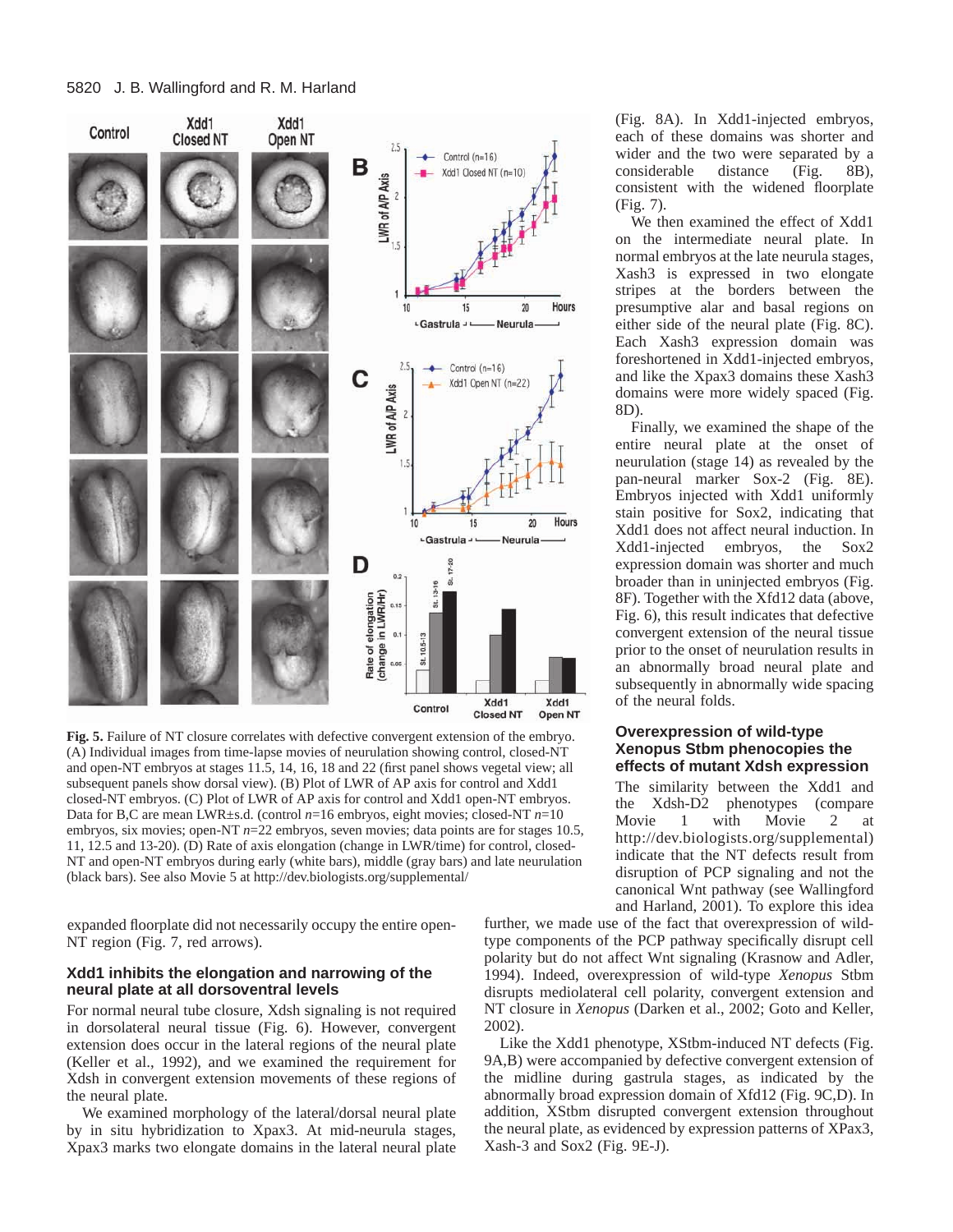



**Fig. 6.** Neural tube closure requires Xdsh function in the midline. (A) Targeted injection into dorsal medial animal blastomeres at the 16-cell stage. (B) Targeted injection into the dorsal lateral animal blastomeres. (C) GFP lineage tracing of medial injection at stage 14 reveals delivery to midline. (D) GFP lineage tracing of lateral injection at stage 14 reveals delivery to lateral neural plate. (E) Medial injection results in NT closure defects, and GFP labels floor of open NT (e′). (F) Lateral injection does not elicit NT closure defects and GFP labels dorsal NT and epidermis (f′).

## **DISCUSSION**

We have previously demonstrated that Xdsh signaling serves an important function in neural convergent extension (Wallingford and Harland, 2001). Indeed, our finding that Xdsh controls the stability and polarity of lamellipodia provides a cell biological basis for Xdsh function during convergent extension (Wallingford et al., 2000). However, disruption of Xdsh signaling also impairs neural tube closure, and our previous work did not address whether other polarized morphogenetic processes of neurulation (Fig. 1) were also affected by Xdsh mutants.

In this report, time-lapse analysis, cross-sections, and targeted injections revealed that Xdsh mutants do not disrupt elevation, medial movement or fusion of neural folds, and do not disrupt the medial movement of the epidermis (Figs 2, 3, 4, 9; Movies 1, 3, 4 at [http://dev.biologists.org/supplemental\).](http://dev.biologists.org/supplemental) Although we have not ruled out a role for Xdsh signaling in establishing apicobasal polarity in the neural epithelium, the results presented here do demonstrate that mutant Xdsh specifically disrupts neural convergent extension movements and does not affect other polarized processes of neurulation.

Convergent extension movements in the neural plate and



**Fig. 7.** Persistent failure of midline neural convergent extension in Xdd1 injected embryos. (A) Control embryos stained for Xfd12 expression at stage 10.5. (B) Xdd1-injected embryos stained for Xfd12 at stage 10.5. (C) Control embryos stained for Xfd12 expression at stage 11.5. (D) Xdd1-injected embryos stained for Xfd12 at stage 11.5. (E) Expression of Xnetrin in control embryo at mid-neurulation. (F) Expression of Xnetrin in two Xdd1-injected embryos at mid-neurulation; green arrow indicates gap in Xnetrin expression domain. (G) Expression of Xnetrin in control embryo at late neurulation. (H) Expression of Xnetrin in two Xdd1-injected embryos at late neurulation; green arrow indicates gap in Xnetrin expression domain; red arrow indicates area at posterior floor of the open NT, which does not express Xnetrin. (I) Expression of SHH in control embryo at late neurulation (embryo has been cleared). (J) Expression of SHH in two Xdd1-injected embryos at late neurulation; green arrow indicates gap in SHH expression domain; red arrow indicates area in the floor of the open NT, which does not express SHH.

tube have been documented in a variety of animals, particularly amphibians and chicks (Burnside and Jacobson, 1968; Jacobson and Gordon, 1976; Keller et al., 1992; Lawson et al., 2001; Schoenwolf and Alvarez, 1989; van Straaten et al., 1996). However, without tools for uncoupling the various morphogenetic process, very limited experimental analysis of its role in tube closure has been possible. For example, failure of NT closure is correlated with reduced neuraxis elongation in UV-irradiated chick embryos, but other aspects of neurulation were not described (Jacobson, 1984). The specificity of Xdsh mutants as inhibitors of convergent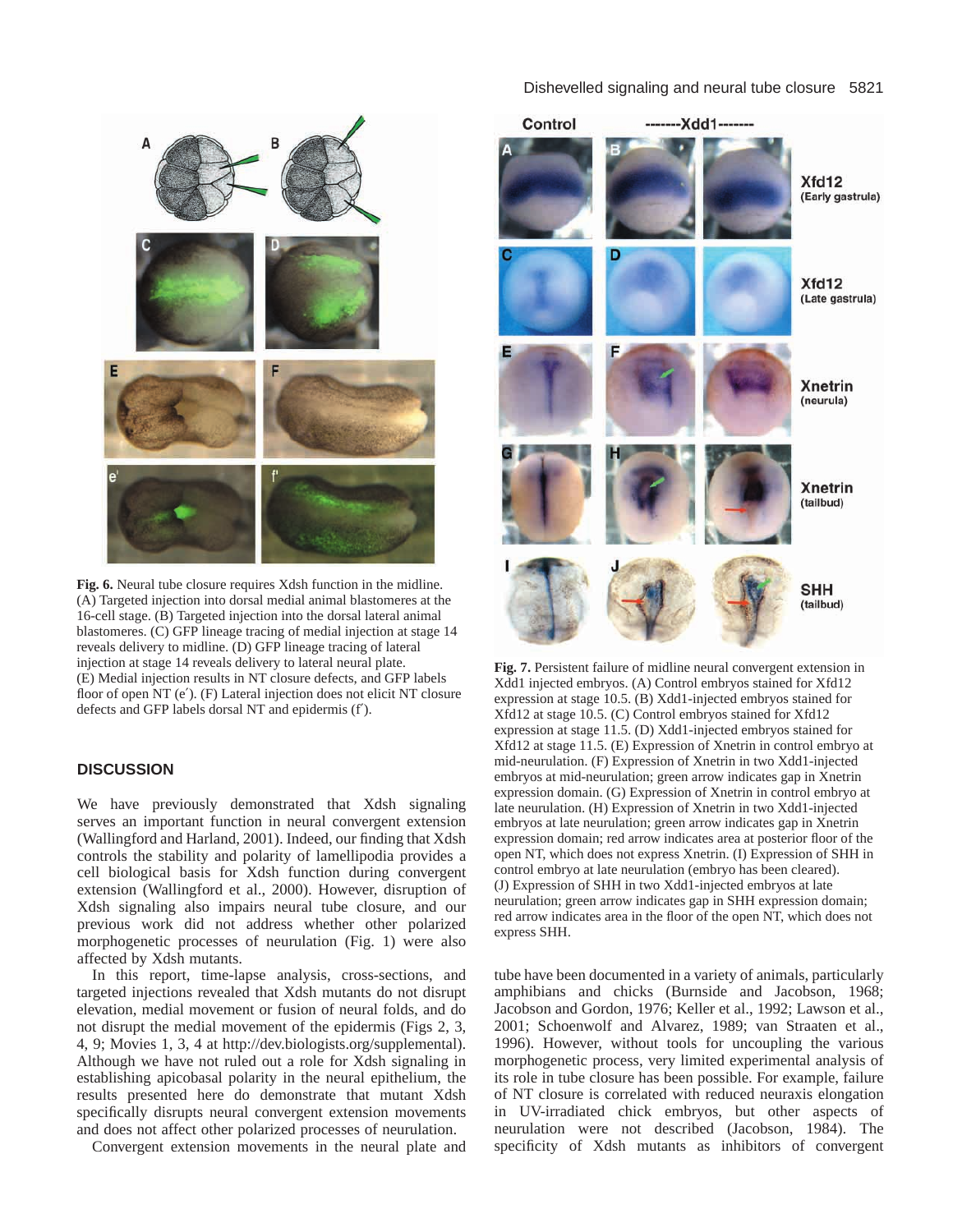

**Fig. 8.** Xdd1 disrupts convergent extension of dorsolateral neural tissue. (A) Dorsal view Xpax3 expression (blue staining) in a control embryo at mid-neurula stage. (B) Xpax3 expression at midneurulation in an embryo injected with Xdd1. It should be noted that embryological and fate-mapping experiments have identified an additional convergent extension event which shapes the dorsal neural tube following overt tube closure (Davidson and Keller, 1999). This later convergent extension event was also disrupted by expression of Xdd1 (not shown). (C) Expression of Xash3 in a control embryo. (D) Expression of Xash3 in an Xdd1-injected embryo; the expression domains are foreshortened. (E) Expression of Sox2 in a control embryo at stage 14. (F) Expression pattern of Sox2 in Xdd1-injected embryos. As a control, we targeted Xdd1 injections to the dorsal, vegetal blastomeres, where expression inhibits predominantly mesodermal convergent extension and does not inhibit NT closure (Wallingford and Harland, 2001); in those embryos, Sox2 expression resembled wild type (not shown).

extension movements in the neural plate allows us to test directly the contribution of this morphogenetic movement to neural tube closure. While convergent extension of both dorsal and ventral neural tissue was inhibited by mutant Xdsh (Fig. 8A-E), targeted injections reveal that only midline convergent extension is required for tube closure (Fig. 6).

# **Convergent extension contributes directly to neural tube closure by narrowing the distance between the nascent neural folds**

What biomechanical roles does convergent extension play in neural tube closure? It has been shown that proper signaling from underlying mesoderm is required for the fusion of neural folds in *Xenopus* (Poznanski et al., 1997), so it is possible that the NT defect arises from disruption of involution due to defective convergent extension in the mesoderm. However, this possibility is unlikely, as Xdd1 open-NT embryos successfully complete gastrulation (not shown). Moreover, disruption of convergent extension by targeted injection of mutant Xdsh into the mesoderm has little effect on tube closure (Wallingford and Harland, 2001).



**Fig. 9.** Expression of wild-type Stbm elicits neural tube closure defects and failure of neural convergent extension. (A) Control embryo at mid-neurulation with closing NT. (B) Stbm-injected embryo with defective NT closure. (C) Xfd12 expression in control embryo at stage 14. (D) Xfd12 expression reveals defective neural convergent extension in a stage 14 Stbm-injected embryo. (E) Expression of Xpax3 in a control embryo. (F) Expression of Xpax3 in an XStbm injected embryo. (G) Expression of Xash3 in a control embryo. (H) Expression of Xash3 in an XStbm-injected embryos. (I) Expression of Sox2 in a control embryo. (J) Expression of Sox2 in an XStbm-injected embryos.

Another possibility is that elongation of the neuroepithelium may be involved directly in generating force for neural fold apposition. It has been proposed that anteroposterior elongation of the neural plate results in transverse buckling of the neuroepithelium, promoting the elevation of the folds (Jacobson, 1978). Interestingly, detailed analysis of the rate of elongation in *Xenopus* revealed that elongation occurs episodically, with the rate fluctuating even as it accelerates overall (not shown). Similar episodic elongation is observed during chick and newt neurulation (Jacobson, 1978; van Straaten et al., 1996). Medially directed force generated by amphibian neural folds has also been demonstrated to be episodic (Selman, 1958), suggesting that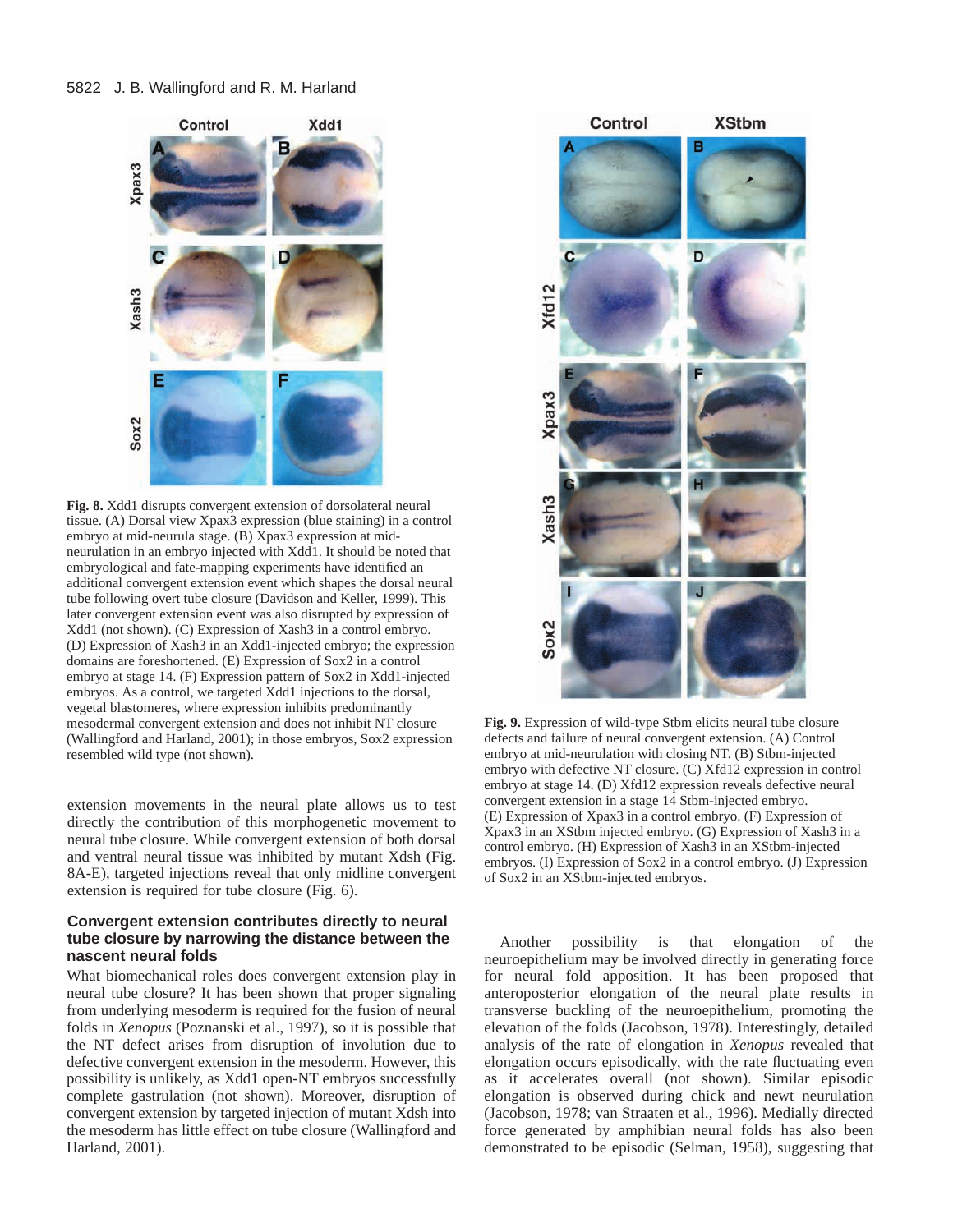it may arise in part from the episodic convergence and extension.

It has also been suggested that convergent extension may compensate for the anteroposterior shortening of the neuroepithelium, which results from apical constriction (Jacobson and Gordon, 1976; Schoenwolf and Alvarez, 1989). The constriction of the apical surfaces of neuroepithelial cells is a crucial component of neural fold elevation, and this constriction is radial; buckling the neural plate in all directions. Indeed, computer modeling predicts that apical wedging in the absence of neural plate elongation will produce a cup or bowl, rather than a tube (Jacobson and Gordon, 1976). Our movies bear out this prediction (see, in particular, Movie 4 at [http://dev.biologists.org/supplemental\).](http://dev.biologists.org/supplemental) Such a cup-shape appears to mechanically disallow the neural folds reaching one another and fusing.

Finally, our morphometric and molecular marker data both indicate that the crucial difference between open-NT embryos and control embryos was the width of the early neural plate (Figs 7, 8) and the distance between the forming neural folds (Fig. 4). In addition, our targeted injections demonstrate a requirement for convergent extension in the midline. We conclude that the mechanism which advances the elevated neural folds produces only a finite amount of medial movement. In order for tube closure to be successful, midline convergent extension is required to decrease the width between the folds, reducing the distance folds must travel in order to meet and fuse (Fig. 10).

# **Convergent extension and mammalian caudal neural tube closure**

The similarity between the phenotypes of *Xenopus* and mouse embryos in which PCP signals are disrupted is striking and suggests a conservation not only of molecular controls but also

#### Dishevelled signaling and neural tube closure 5823

of morphogenetic mechanisms. As is the case in *Xenopus*, disruption of Dishevelled or Stbm signaling in mice results in severe defects in both elongation of the AP axis and neural tube closure (Hamblet et al., 2002; Kibar et al., 2001; Murdoch et al., 2001). Several other results also suggest that convergent extension movements may be crucial to mammalian spinal neurulation. For example, a spontaneous mutation that results in severe spinal NTD in the rat also elicits a severe foreshortening of the AP axis (Layton and Smith, 1977). Likewise, mice lacking retinaldehyde dehydrogenase 2 display specific defects in spinal NT closure and fail to elongate the posterior region of the embryo (Niederreither et al., 1999). Indeed, a connection between defective axial elongation and defective neural tube closure has long been suggested for the *looptail* mouse, which lacks PCP signaling (Kibar et al., 2001; Smith and Stein, 1962; Wilson and Wyatt, 1992). It will now be very interesting to assess directly the convergent extension of the neural plate at early stages in the *looptail* and *Dishevelled* mutant mice.

## **Convergent extension, PCP signaling, and human neural tube defects**

Neural tube defects are among the most common and most debilitating human birth defects, affecting close to 1 in 1000 pregnancies (Botto et al., 1999; Manning et al., 2000). While folate supplements have dramatically reduced the frequency of neural tube defects, studies indicate an important genetic component to their etiology (George and Speer, 2000; Harris, 2001). It is therefore crucial that we understand all of the genetic and embryological mechanisms that govern normal and abnormal neural tube closure in vertebrates.

Craniorachischisis (CRS), in which the entire caudal NT fails to close, accounts for ~10% of human NTDs (Kirillova



**Fig. 10.** Biomechanical contribution of convergent extension to neural tube closure. During normal neurulation, mechanisms that advance the elevated neural folds toward the midline (i.e. apical wedging, pushing by the epidermis, etc.) produce a finite amount of medial movement, arbitrarily defined as 'X' in this figure (red bars). Convergent extension narrows the midline by a finite amount, defined as 'Y' in this figure (blue bar). So, the distance between the forming neural folds can be defined as X+Y; at the end of normal neurulation this distance is reduced to zero, and the folds can meet and fuse. In embryos that lack PCP function, the distance X is covered by the normally functioning mechanisms (see Fig. 4). However, in the absence of convergent extension, the midline fails to narrow and at the end of neurulation, the folds cannot fuse as they remain separated by a distance roughly equal to 'Y.'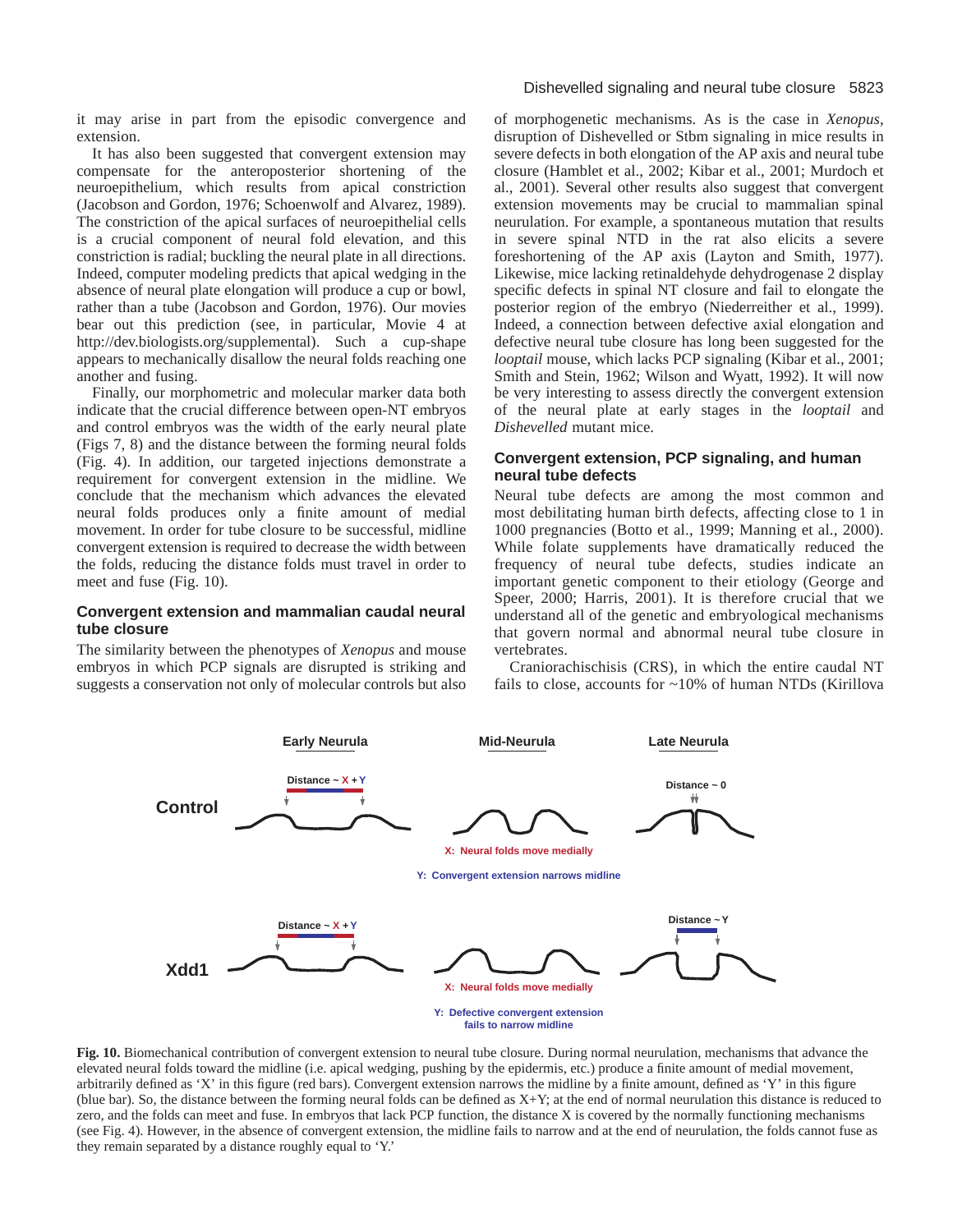et al., 2000; Nakatsu et al., 2000). Strikingly, human embryos with CRS consistently display shortened anteroposterior axes and widened mediolateral axes; in particular, the neural arches of the vertebrae in these embryos are displaced laterally (Kirillova et al., 2000; Marin-Padilla, 1966). In addition to defective convergent extension and failed neural tube closure, human CRS is associated with bifurcated notochords, disorganized expression of SHH in the floorplate and bulging of the neural plate midline (Kirillova et al., 2000; Marin-Padilla, 1966; Saraga-Babic et al., 1993). All of these abnormalities are observed in frog or mouse embryos in which PCP function is disrupted (this study) (Greene et al., 1998; Wallingford and Harland, 2001). While the etiology of CRS remains poorly understood, these data suggest that PCP signaling and convergent extension may provide an effective starting point for directed studies into the molecular and biomechanical underpinnings of this neural tube defect.

#### **PCP signaling and floorplate specification**

Previous studies have suggested that in embryos with disrupted PCP signaling, the open-NT phenotype results from an abnormally wide floorplate caused by a failure to restrict floorplate cell fates (Murdoch et al., 2001). Our data are not consistent with that hypothesis, but rather indicate that the widening of the floorplate, like the widening of all levels of the neural plate and tube, results from a persistent defect in convergent extension beginning during gastrulation and continuing throughout neurulation (Figs 5-10).

Nonetheless, the disorganization of SHH and Xnetrin expression and the indistinct tissue boundaries at the midline of some Xdd1-injected *Xenopus* embryos (Figs 3, 7) are consistent with the disruptions of midline structures and cell fates observed in *looptail* mice (Greene et al., 1998; Murdoch et al., 2001). It is possible that the defects in floorplate patterning reflect a secondary effect on cell fate resulting from improper morphogenetic movements. For example, convergent extension movements enable short-range signaling events that are crucial to the differentiation of posterior notochord and somite (Domingo and Keller, 1995). A similar mechanism may be required in the floorplate, as the posterior, medial neural tissue of open-NT embryos often lack Xnetrin expression (Fig. 7F, red arrow). However, it has also been suggested that PCP signals influence floorplate cell fates directly (Murdoch et al., 2001). Interestingly, PCP signals interact with the Notch pathway to modulate cell fate in *Drosophila* (Cooper and Bray, 1999; Fanto and Mlodzik, 1999), and the Notch pathway has been implicated in controlling cell fates in the vertebrate midline (Appel et al., 1999). Together, the data from mice and from frogs indicate that PCP signaling may play a dual role, integrating cell fate and morphogenetic cell movement in the vertebrate midline.

The authors thank Scott Fraser, Jianbo Wang and Anthony Wynshaw-Boris for helpful discussions; Phillip Tai for artwork; S. Peyrot and S. Haigo for technical assistance; A. Ewald for imaging advice; R. Darken and P. Wilson for the XStbm plasmid and comments on the manuscript; and J. Cowden and A.-H. Monsoro-Burq for critical reading. J. B. W. dedicates this work to Antone Jacobson, a wise mentor and an entertaining colleague. J. B. W. is supported by the American Cancer Society (PF-99-350-01-DDC). This work was funded by the NIH.

#### **REFERENCES**

- **Alvarez, I. S. and Schoenwolf, G. C.** (1992). Expansion of surface epithelium provides the major extrinsic force for bending of the neural plate. *J. Exp. Zool.* **261**, 340-348.
- **Appel, B., Fritz, A., Westerfield, M., Grunwald, D. J., Eisen, J. S. and Riley, B. B.** (1999). Delta-mediated specification of midline cell fates in zebrafish embryos. *Curr. Biol.* **9**, 247-256.
- **Bang, A. G., Papalopulu, N., Goulding, M. D. and Kintner, C.** (1999). Expression of Pax-3 in the lateral neural plate is dependent on a Wntmediated signal from posterior nonaxial mesoderm. *Dev. Biol.* **212**, 366-380.
- **Bellaiche, Y., Gho, M., Kaltschmidt, J. A., Brand, A. H. and Schweisguth, F.** (2001). Frizzled regulates localization of cell-fate determinants and mitotic spindle rotation during asymmetric cell division. *Nat. Cell Biol.* **3**, 50-57.
- **Botto, L. D., Moore, C. A., Khoury, M. J. and Erickson, J. D.** (1999). Neural-tube defects. *New Engl. J. Med.* **341**, 1509-1519.
- **Bronner-Fraser, M. and Fraser, S. E.** (1997). Differentiation of the vertebrate neural tube. *Curr. Opin. Cell Biol.* **9**, 885-891.
- **Brouns, M. R., Matheson, S. F., Hu, K. Q., Delalle, I., Caviness, V. S., Silver, J., Bronson, R. T. and Settleman, J.** (2000). The adhesion signaling molecule p190 RhoGAP is required for morphogenetic processes in neural development. *Development* **127**, 4891-4903.
- **Brun, R. B. and Garson, J. A.** (1983). Neurulation in the Mexican salamander (Ambystoma mexicanum): a drug study and cell shape analysis of the epidermis and the neural plate. *J. Embryol. Exp. Morphol.* **74**, 275-295.
- **Burnside, M. B. and Jacobson, A. G.** (1968). Analysis of morphogenetic movements in the neural plate of the newt Taricha torosa. *Dev. Biol.* **18**, 537- 552.
- **Cooper, M. T. and Bray, S. J.** (1999). Frizzled regulation of Notch signalling polarizes cell fate in the Drosophila eye. *Nature* **397**, 526-530.
- **Copp, A. J., Checiu, I. and Henson, J. N.** (1994). Developmental basis of severe neural tube defects in the loop-tail (Lp) mutant mouse: use of microsatellite DNA markers to identify embryonic genotype. *Dev. Biol.* **165**, 20-29.
- **Darken, R. S., Scola, A. M., Rakeman, A. S., Das, G., Mlodzik, M. and Wilson, P. A.** (2002). The planar polarity gene strabismus regulates convergent extension movements in Xenopus. *EMBO J.* **21**, 976-985.
- **Davidson, L. A. and Keller, R. E.** (1999). Neural tube closure in Xenopus laevis involves medial migration, directed protrusive activity, cell intercalation and convergent extension. *Development* **126**, 4547-4556.
- **de la Torre, J. R., Hopker, V. H., Ming, G. L., Poo, M. M., Tessier-Lavigne, M., Hemmati-Brivanlou, A. and Holt, C. E.** (1997). Turning of retinal growth cones in a netrin-1 gradient mediated by the netrin receptor DCC. *Neuron* **19**, 1211-1224.
- **Domingo, C. and Keller, R.** (1995). Induction of notochord cell intercalation behavior and differentiation by progressive signals in the gastrula of Xenopus laevis. *Development* **121**, 3311-3321.
- **Elul, T. and Keller, R.** (2000). Monopolar protrusive activity: a new morphogenic cell behavior in the neural plate dependent on vertical interactions with the mesoderm in Xenopus. *Dev. Biol.* **224**, 3-19.
- Fanto, M. and Mlodzik, M. (1999). Asymmetric Notch activation specifies photoreceptors R3 and R4 and planar polarity in the Drosophila eye. *Nature* **397**, 523-526.
- **Fetka, I., Doederlein, G. and Bouwmeester, T.** (2000). Neuroectodermal specification and regionalization of the Spemann organizer in Xenopus. *Mech. Dev.* **93**, 49-58.
- **George, T. M. and Speer, M. C.** (2000). Genetic and embryological approaches to studies of neural tube defects: a critical review. NTD Collaborative Group. *Neurol. Res.* **22**, 117-122.
- **Gerrelli, D. and Copp, A. J.** (1997). Failure of neural tube closure in the looptail (Lp) mutant mouse: analysis of the embryonic mechanism. *Dev. Brain Res.* **102**, 217-224.
- Goto, T. and Keller, R. (2002). The planar cell polarity gene strabismus regulates convergence and extension and neural fold closure in Xenopus. *Dev. Biol.* **247**, 165-181.
- **Greene, N. D., Gerrelli, D., van Straaten, H. W. and Copp, A. J.** (1998). Abnormalities of floor plate, notochord and somite differentiation in the loop-tail (Lp) mouse: a model of severe neural tube defects. *Mech. Dev.* **73**, 59-72.
- **Hamblet, N. S., Lijam, N., Ruiz-Lozano, P., Wang, J., Yang, Y., Chien, K. R., Sussuman, D. J. and Wynshaw-Boris, A.** (2002). Dishevelled-2 is essential for cardiac outflow tract development, somite segmentation and neural tube clsoure. *Development* **129**, 5827-5838.